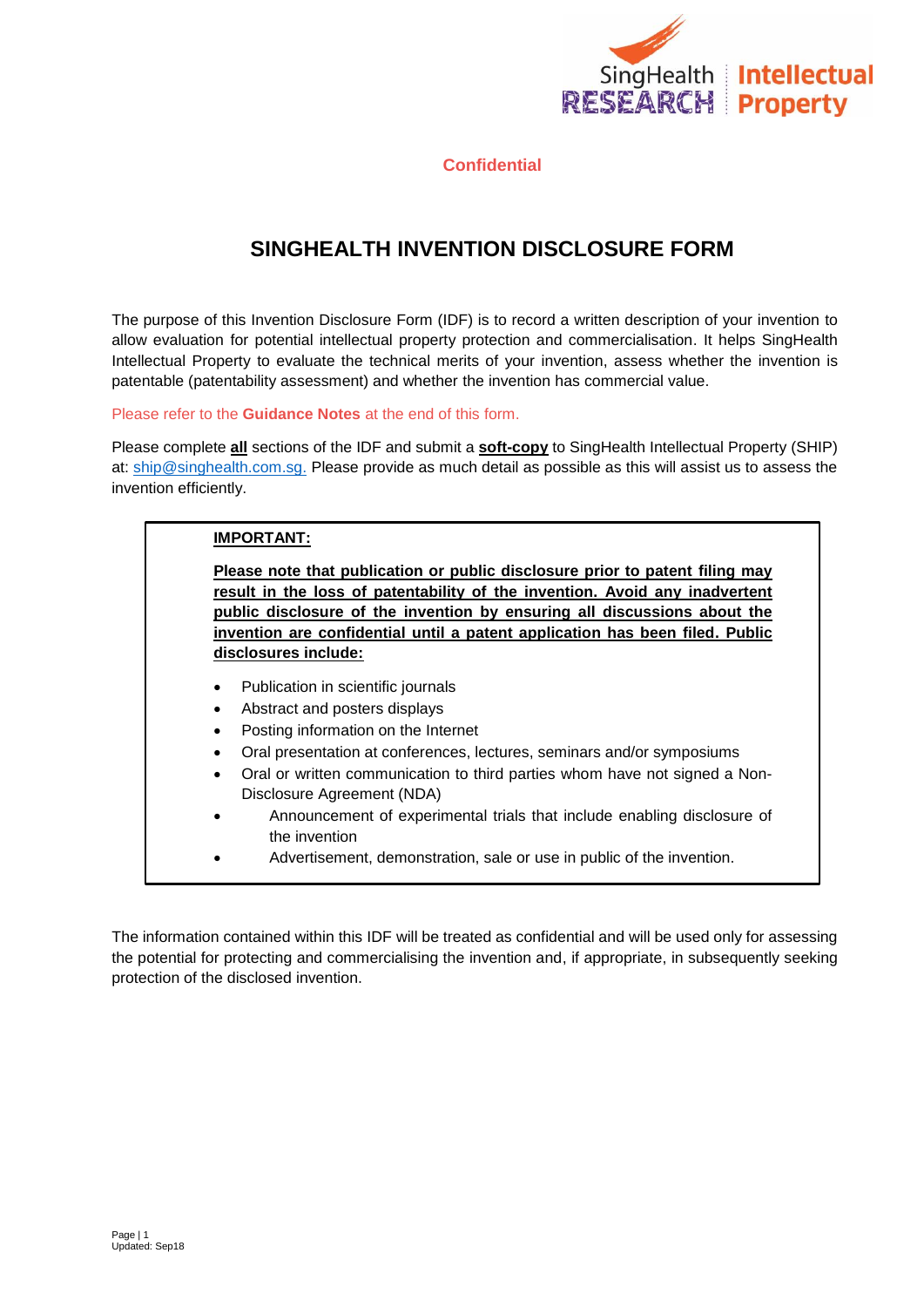

| 1. | <b>TITLE OF INVENTION:</b>                                                      |                               |                               |  |
|----|---------------------------------------------------------------------------------|-------------------------------|-------------------------------|--|
| 2. | DATE:                                                                           |                               |                               |  |
| 3. | INVENTORS AND CONTRIBUTORS OF INVENTION: (inventorship subject to legal review) |                               |                               |  |
|    | Please list all individuals who have contributed to the invention.              |                               |                               |  |
|    | (You may add more sections if needed)                                           |                               |                               |  |
|    |                                                                                 | <b>INVENTOR/CONTRIBUTOR 1</b> | <b>INVENTOR/CONTRIBUTOR 2</b> |  |
|    | <b>SURNAME:</b>                                                                 |                               |                               |  |
|    | <b>GIVEN NAME:</b>                                                              |                               |                               |  |
|    | <b>DESIGNATION &amp; POSITION:</b>                                              |                               |                               |  |
|    | <b>INSTITUTION &amp;</b>                                                        |                               |                               |  |
|    | <b>DEPARTMENT:</b>                                                              |                               |                               |  |
|    | <b>EMPLOYER'S ADDRESS:</b>                                                      |                               |                               |  |
|    | <b>PHONE:</b>                                                                   |                               |                               |  |
|    | <b>EMAIL:</b>                                                                   |                               |                               |  |
|    | <b>CITIZENSHIP:</b>                                                             |                               |                               |  |
|    | <b>SIGNATURE:</b>                                                               |                               |                               |  |
|    | DATE:                                                                           |                               |                               |  |
|    |                                                                                 | <b>INVENTOR/CONTRIBUTOR 3</b> | <b>INVENTOR/CONTRIBUTOR 4</b> |  |
|    | <b>SURNAME:</b>                                                                 |                               |                               |  |
|    | <b>GIVEN NAME:</b>                                                              |                               |                               |  |
|    | <b>DESIGNATION &amp; POSITION:</b>                                              |                               |                               |  |
|    | <b>INSTITUTION &amp;</b><br><b>DEPARTMENT:</b>                                  |                               |                               |  |
|    | <b>EMPLOYER'S ADDRESS:</b>                                                      |                               |                               |  |
|    | <b>PHONE:</b>                                                                   |                               |                               |  |
|    | <b>EMAIL:</b>                                                                   |                               |                               |  |
|    | <b>CITIZENSHIP:</b>                                                             |                               |                               |  |
|    | <b>SIGNATURE:</b>                                                               |                               |                               |  |
|    | DATE:                                                                           |                               |                               |  |
|    |                                                                                 |                               |                               |  |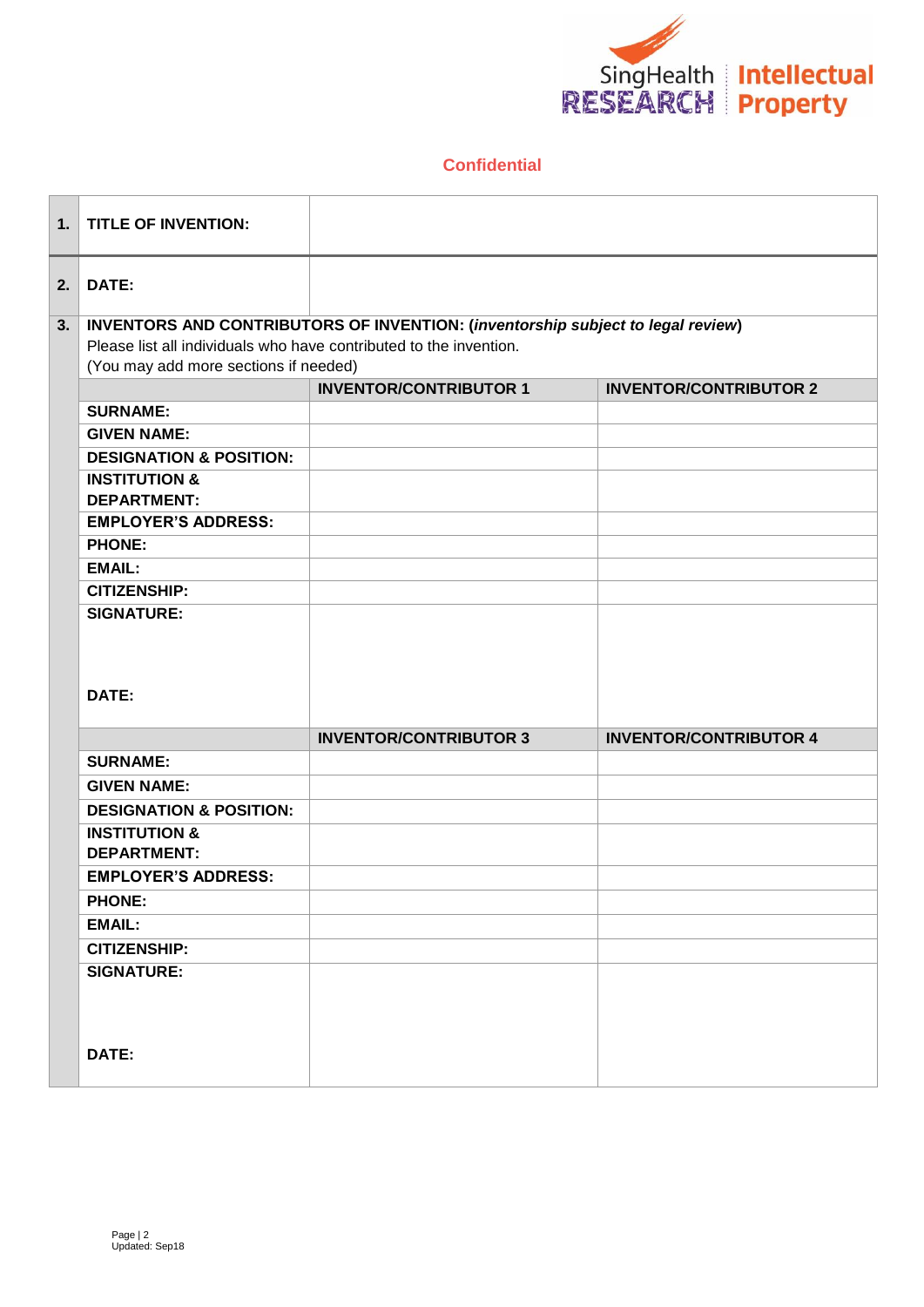

| 4. | <b>BACKGROUND:</b>                                                                                                       |  |  |
|----|--------------------------------------------------------------------------------------------------------------------------|--|--|
|    | Provide background to the field of your invention.<br>$\bullet$                                                          |  |  |
|    |                                                                                                                          |  |  |
| 5. | <b>DESCRIPTION OF INVENTION:</b>                                                                                         |  |  |
|    | Provide a description of the invention and how it works.                                                                 |  |  |
|    |                                                                                                                          |  |  |
|    | Include preliminary studies and detail the significance of the results (additional information and data can<br>$\bullet$ |  |  |
|    | be included as an attachment to this IDF).                                                                               |  |  |
|    |                                                                                                                          |  |  |
|    | Is this invention related to, or an improvement to, any prior invention disclosed to SHIP? If so, please<br>$\bullet$    |  |  |
|    | provide details.                                                                                                         |  |  |
|    |                                                                                                                          |  |  |
| 6. | <b>IMPACT OF INVENTION:</b>                                                                                              |  |  |
|    |                                                                                                                          |  |  |
|    | What problem/s does this invention address?                                                                              |  |  |
|    |                                                                                                                          |  |  |
|    | Provide a bullet point list of the key novel aspects of this invention.                                                  |  |  |
|    |                                                                                                                          |  |  |
|    | Describe the advantages over current known technologies and solutions.<br>$\bullet$                                      |  |  |
|    |                                                                                                                          |  |  |
| 7. | <b>DEVELOPMENT PLAN:</b>                                                                                                 |  |  |
|    | Have you received any grant funding associated with this invention? (If so, please provide Grant<br>$\bullet$            |  |  |
|    | #/Amount/Source).                                                                                                        |  |  |
|    |                                                                                                                          |  |  |
|    | Highlight the development work you plan to undertake in the next 12 months.                                              |  |  |
|    |                                                                                                                          |  |  |
| 8. | <b>COMMERCIALISATION PLAN:</b>                                                                                           |  |  |
|    | What is the envisioned commercial product?                                                                               |  |  |
|    |                                                                                                                          |  |  |
|    | List companies and details of contacts (name, position and contact details) who may be interested in this<br>$\bullet$   |  |  |
|    | technology.                                                                                                              |  |  |
|    |                                                                                                                          |  |  |
| 9. | <b>EXTERNAL JOINT COLLABORATION:</b>                                                                                     |  |  |
|    | Was this invention developed in collaboration with any external organisation? If so, please provide name                 |  |  |
|    | of the organisation, nature of collaboration and attach a copy of the relevant agreements (e.g. research                 |  |  |
|    | collaboration agreements, material transfer agreements).                                                                 |  |  |
|    |                                                                                                                          |  |  |
|    | 10. PUBLIC DISCLOSURE/PUBLICATION OF INVENTION (IF ANY):                                                                 |  |  |
|    |                                                                                                                          |  |  |
|    | <b>PART 1: PAST DISCLOSURE</b>                                                                                           |  |  |
|    | Date of disclosure:                                                                                                      |  |  |
|    |                                                                                                                          |  |  |
|    | If the invention was publicly disclosed, please provide all details including the format of its disclosure:<br>$\bullet$ |  |  |
|    |                                                                                                                          |  |  |
|    | <b>PART 2: PLANNED/FUTURE DISCLOSURE</b>                                                                                 |  |  |
|    | Planned date of future disclosure:<br>$\bullet$                                                                          |  |  |
|    |                                                                                                                          |  |  |
|    | In what format do you plan to disclose the invention?                                                                    |  |  |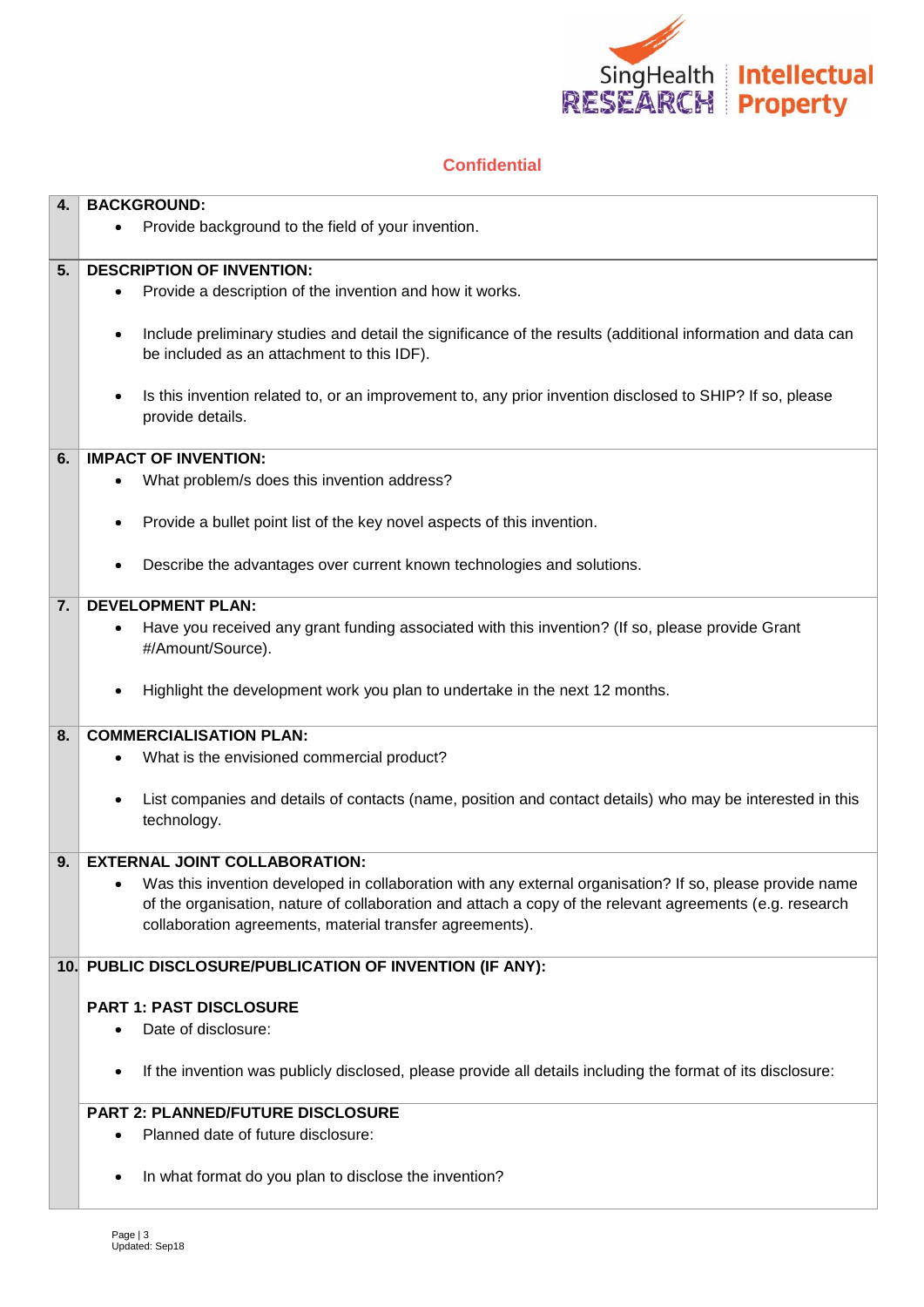

#### **INVENTOR AND CONTRIBUTOR DECLARATION**

I/we acknowledge and agree:

- That the information contained within this invention disclosure form is accurate and complete to the best of my knowledge;
- To fully co-operate with SHIP in the process of IDF evaluation, seeking intellectual property protection and in the commercialisation of this invention;
- To assign all intellectual property rights, titles and interest in this invention to SingHealth in accordance with SingHealth's Intellectual Property policy by executing the assignment form at the time of filing of a patent application;
- SHIP reserves the right to make final decisions on intellectual property protection matters.

#### **IMPORTANT INFORMATION**

SHIP manages, protects and commercialises all intellectual property generated by employees of SingHealth and its affiliated institutions involving the use of SingHealth's resources.

Information provided on this form may be used as a basis of a statement of inventorship in respect of a patent application. Incorrect information may compromise the grant or validity of the patent and its subsequent commercialisation.

In accordance to the SingHealth Intellectual Property Policy and the Patent Act, any invention resulting from research and/or work conducted by a SingHealth employee in the course of employment under SingHealth, involving the use of SingHealth's resources shall be considered the property of SingHealth. Upon filing a patent application, the inventors shall assign all intellectual property rights of the invention to SingHealth through the relevant SingHealth institution.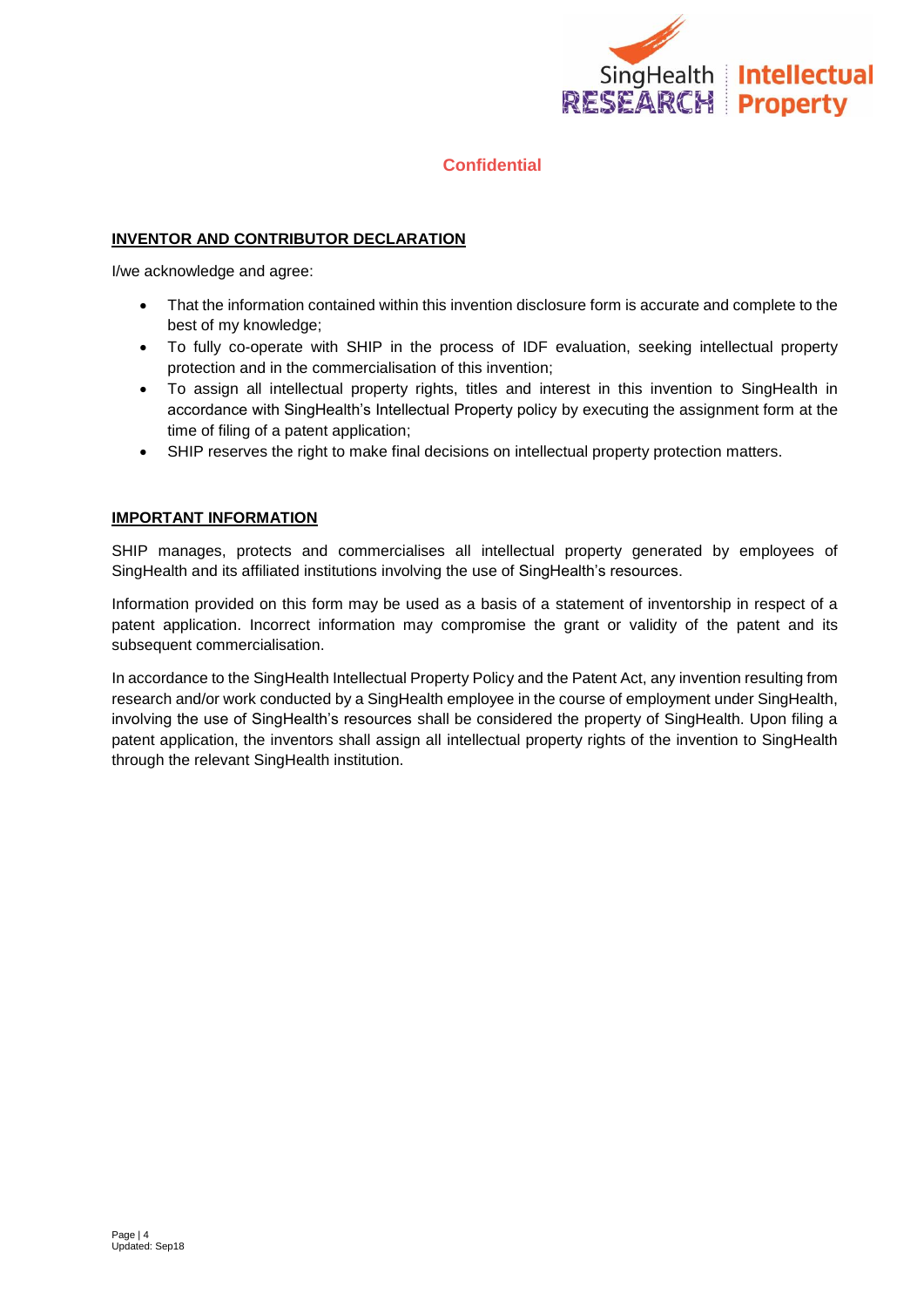

#### **GUIDANCE NOTES FOR COMPLETING THE INVENTION DISCLOSURE FORM**

#### **1. TITLE OF INVENTION:**

Use a brief title, sufficiently descriptive to aid in identifying the invention.

#### **2. DATE:**

This is the date of submission of your completed IDF to SHIP.

#### **3. INVENTORS AND CONTRIBUTORS OF INVENTION:**

Please list all individuals who are involved and have contributed to the invention. In the process of filing a patent application, SHIP and the respective patent agent will work closely with all individuals involved in the invention to determine legal inventorship and aspects of inventive contribution.

**Who is an inventor?** An inventor is a person who takes part in devising the invention as described in the patent claims of a patent application. Inventorship of a patent application may change if the patent claims are altered during prosecution of the application.

Inventorship is a legal issue and may require an intricate legal determination by the patent counsel prosecuting the application. You should list all those individuals that might possibly be inventors and those who have contributed substantially to the invention. Once this group has been identified, the patent counsel and SHIP can determine those defined as inventors under the Patent Act. It is important to get the inventors correct on a patent or the patent can be challenged.

Inventorship is not the same thing as authorship. For example, a person who highlights a problem or furnishes money to build or practice an invention, or works on the invention without contributing an inventive concept (i.e. as a "pair of hands" only) is not an inventor. The order of inventors on a patent application bears no relationship to the individual contributions of the inventors, unlike that usually seen for authors.

#### **4. BACKGROUND:**

Describe the background of field of invention, the significance of the unmet need and/or deficiencies in the current state of art which motivated the creation of your invention.

#### **5. DESCRIPTION OF INVENTION:**

- Describe what your invention is and how it works i.e. a new method, a new system, a new product, a new composition, a new use etc.
- Describe the purpose and goals which your invention is intended to achieve.
- Detail the preliminary studies conducted and any experimental and/or clinical results generated. Provide any supporting diagrams, images, graphs if available.
- Describe any other ways of making or using your invention.
- Please let SHIP know if this invention is related or an improvement to a prior invention previously disclosed to SHIP and provide details.

Please submit electronically to SHIP as much supporting information as possible along with this IDF, which can be write-ups, manuscripts, grant applications, Powerpoint slides etc, in the same email that contains the completed IDF.

#### **6. IMPACT OF INVENTION:**

- Describe the unmet need that your invention addresses
- Discuss surprising or unexpected advantages and improvements over existing state of art.
- Give a bullet point list of the novel technical aspects of your invention